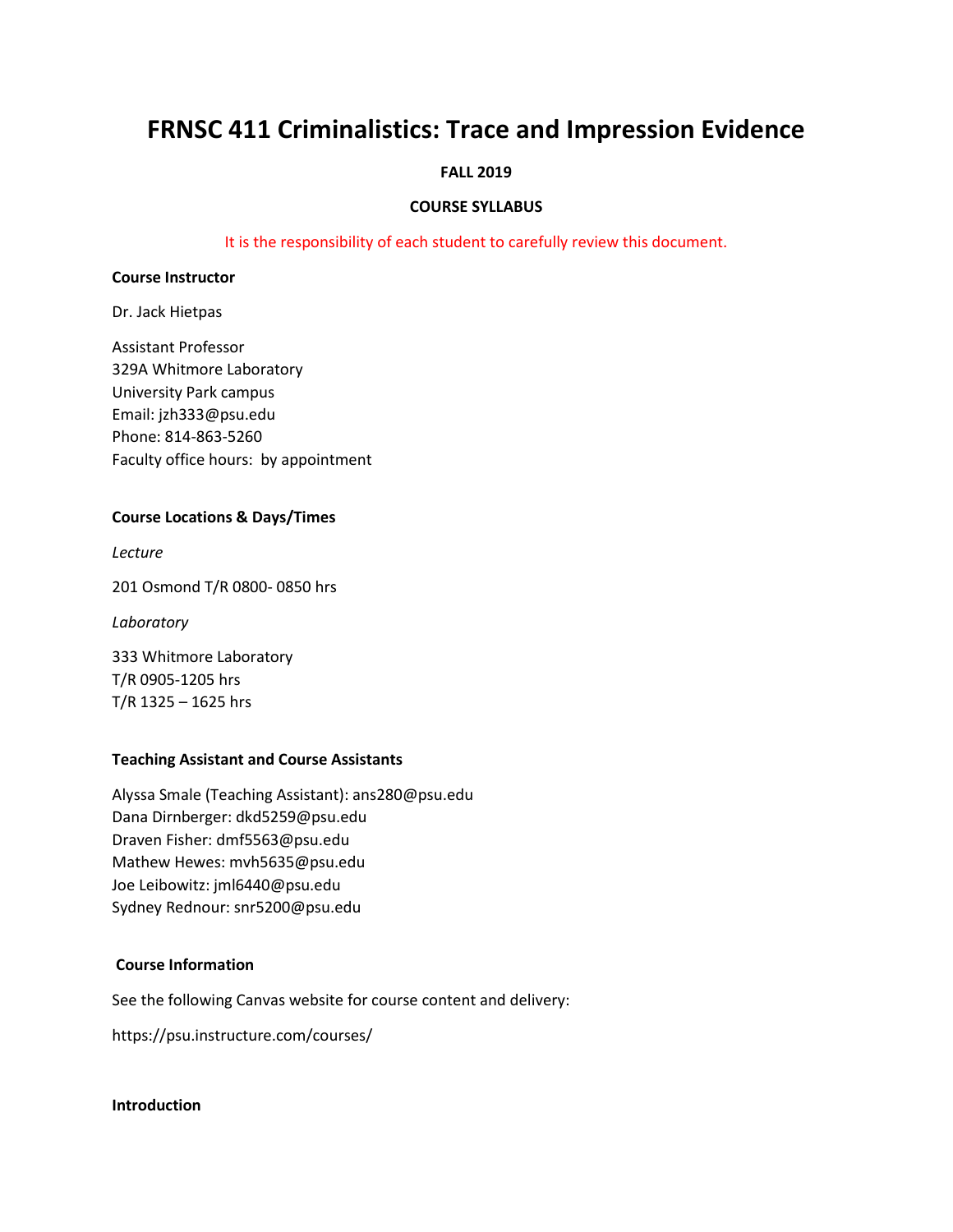You should have completed FRNSC 210 (Essential Practices of Forensic Science), CHEM 110, and CHEM 111 or their equivalents as the prerequisite courses for FRNSC 411. You should be familiar with Penn State's online course delivery system Canvas. This course is supported by online content which is accessible via Canvas.

This course is designed to prepare students for impression and trace evidence analysis in both the undergraduate and graduate level forensic science program by providing theory and knowledge essential to success in the forensic science courses and in the profession of criminalistics/ forensic science. The associated skills and abilities learned in FRNSC-210 will be further developed. In this course, students will learn principles of criminalistics, proper evaluation and comparison of impression evidence, and the theory and practical application of forensic microscopy to the analysis of unknown materials. The necessity of an objective, rigorous scientific approach in forensic investigation will be stressed.

# **Policies**

# *Academic Integrity*

All Penn State policies regarding ethics and honorable behavior apply to this course and each student must abide by the Academic Integrity policies set forth by the University Faculty Senate (Policy 49-‐20: Academic Integrity) and the Eberly College of Science. Academic dishonesty is not limited to simply cheating on an exam or assignment. The following is quoted directly from the "PSU Faculty Senate Policies for Students" regarding academic integrity and academic dishonesty: "Academic integrity is the pursuit of scholarly activity free from fraud and deception and is an educational objective of this institution. Academic dishonesty includes, but is not limited to, cheating, plagiarizing, fabricating of information or citations, facilitating acts of academic dishonesty by others, having unauthorized possession of examinations, submitting work of another person or work previously used without informing the instructor, or tampering with the academic work of other students." All University and Eberly College of Science policies regarding academic integrity/academic dishonesty apply to this course and the students enrolled in this course. It is your responsibility to be thoroughly familiar with all policies and sanctions. They can be accessed at:

- <http://science.psu.edu/current-students/Integrity/Syllabi.html>
- <http://www.science.psu.edu/academic/Integrity/Policy.html>
- <http://senate.psu.edu/policies-and-rules-forundergraduate-students/>

While discussion of course concepts and cooperative study are strongly encouraged, any collaboration, discussion, assistance, cheating (use of friends, books, notes, the internet, etc.) and plagiarism, etc., are NOT permitted during quizzes, examinations or any other assignments *unless otherwise specified in writing by the instructor.* All exam answers must be your own, and you must not provide any assistance to other students during quizzes homework, or exams. Any collaboration, discussion, assistance, cheating (use of friends, books, notes, the internet, etc.) about or during a quiz, examination, exercise, homework, assignment, or commit plagiarism or other unethical or dishonest behavior, **will result in failure of the quiz, examination, exercise, homework, and/or assignment and may lead to failure of the course and University disciplinary action. Integrity violations become part of your record.** Integrity and ethics are considered exceptionally important by the instructor and course assistants. You are entering a profession where your integrity is of paramount importance and cannot be suspect in any way. Do not think lying, stealing, or cheating will be tolerated. Do not tolerate this in other students in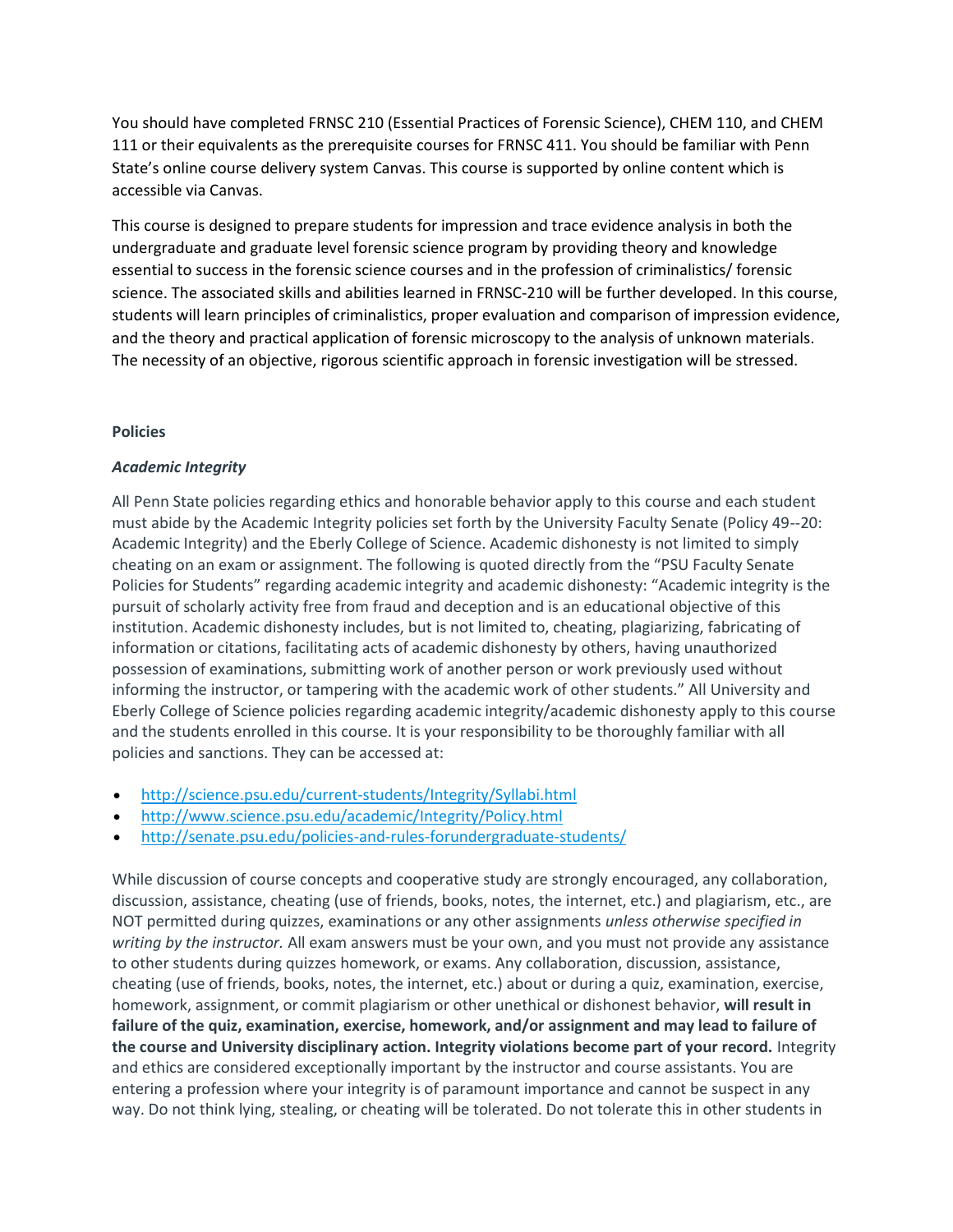the forensic science program – report it. **The sanctions will depend on the offense severity. No credit on the quiz, exam, exercise, homework, assignment, or other class assignment and may range to include failure of the course. Ethics violations become part of the academic record.**

Each student in this course is expected to work entirely on her/his own while taking any quiz or exam, to complete exercises or other assignments on her/his own effort without the assistance of others unless directed otherwise by the instructor, and to abide by University and Eberly College of Science policies about academic integrity and academic dishonesty. Academic sanctions are determined and assigned by the instructor or by the instructor together with the College Academic Integrity Committee. Disciplinary sanctions may be recommended by the instructor, the College Committee, or the Associate Dean, and are assigned by the Office of Judicial Affairs. The XF grade is a disciplinary sanction that is only assigned with the concurrence of the instructor, the College of Academic Integrity Committee, and Judicial Affairs.

# *Code of Mutual Respect*

The Eberly College of Science Code of Mutual Respect and Cooperation embodies the values that we hope our faculty, staff, and students possess and will endorse to make The Eberly College of Science a place where every individual feels respected and valued, as well as challenged and rewarded.

[http://science.psu.edu/climate/code-of-mutual-respect-and-cooperation/Code-of-Mutual-](http://science.psu.edu/climate/code-of-mutual-respect-and-cooperation/Code-of-Mutual-Respect%20final.pdf/view)[Respect%20final.pdf/view](http://science.psu.edu/climate/code-of-mutual-respect-and-cooperation/Code-of-Mutual-Respect%20final.pdf/view)

# *Disability Policy*

Penn State welcomes students with disabilities into the University's educational programs. If you have a disability-‐related need for reasonable academic adjustments in this course, contact the Office for Disability Services (ODS) at 814-863-1807 (V/TTY). For further information regarding ODS, please visit the Office for Disability Services Web site at

# <http://equity.psu.edu/ods/>

To receive consideration for course accommodations, contact ODS and provide documentation. See the documentation guidelines at

# <http://equity.psu.edu/student-disability-resources/guidelines>

If the documentation supports the need for academic adjustments, ODS will provide a letter identifying appropriate academic adjustments. Please share this letter and discuss the adjustments with your instructor as early in the course as possible. You must contact ODS and request academic adjustment letters at the beginning of each semester.

# **Goals**

Students will be able to: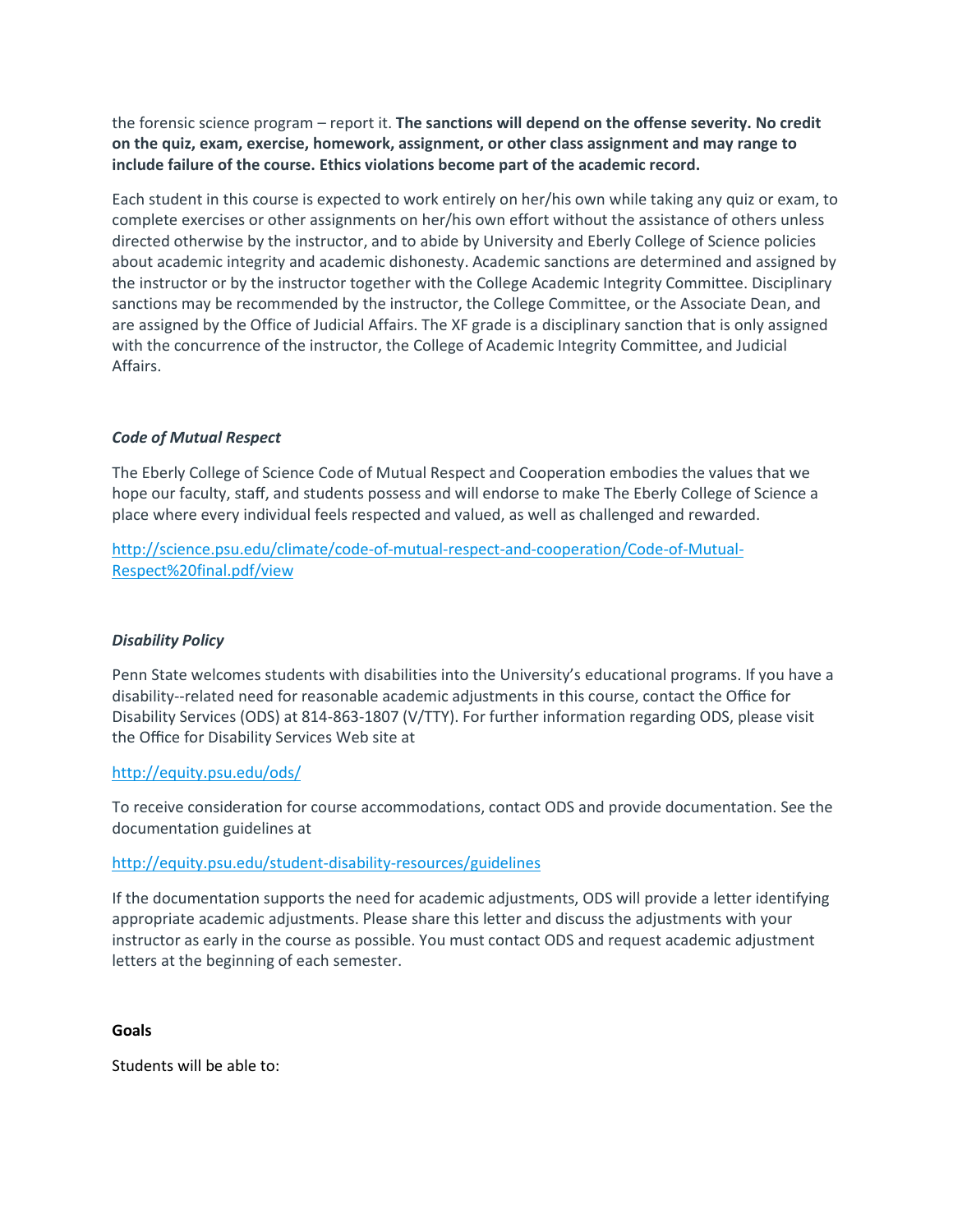- Describe the importance of Kirk's philosophy with that of Inman and Rudin's six principles of criminalistics and the importance of scientific philosophy in criminalistics
- Describe the nature and origin of physical evidence
- Understand the ethical reasons for and the ability to properly capture and preserve the physical evidence record by performing observations and accurately documenting the record and physical evidence during and following laboratory analysis
- Explain impression evidence origins and perform impression evidence evaluations and comparisons
- Explain foundational theories of light and optics as used in forensic microscopy including describing birefringence resulting from phase shifts of light in anisotropic particles
- Use chemical microscopy to identify unknown materials
- Gain the ability to characterize, identify, and compare hair, fiber and soil evidence
- Communicate the results of analyses, examinations, and interpretations in written reports according to accreditation standards that are relevant to the investigator and attorney
- The primary aim of the course is to prepare students for employment in impression or trace evidence sections of a criminalistics or forensic science laboratory using an intensive, problem solving style as well as by reading, use of interactive websites, practical exercises, homework, quizzes, and exams.

# **Learning Outcomes**

Upon completion of FRNSC 411, the student will be able to:

- Communicate Kirk's and Rudin/Inman's philosophy of criminalistics and the importance of scientific philosophy in criminalistics
- Describe the importance chain of custody, and proper packaging of evidence to maintain evidence integrity
- Summarize differences between identifying, class, and individualizing characteristics
- Identify, characterize, and compare the most common forms of trace evidence using light microscopy
- Explain the process of and perform physical comparisons
- Set up Kohler illumination on the microscope and explain its importance in most microscopy
- Explain resolution from Abbe's theory or theory of Airy discs and describe the importance of resolution over magnification
- Use a stereo light microscope and tungsten needle to perform particle isolation and general particle handling for trace evidence sample preparation
- Describe fundamental theories of light, microscopical illumination, image formation, and aberrations of optical lenses and their corrections
- Capture observations accurately in documentation
- Use morphology, refractive index, and other optical properties in the identification of unknown materials
- Prepare and maintain legal documents in case folders
- Perform microcrystal and chemical spot tests in the identification of materials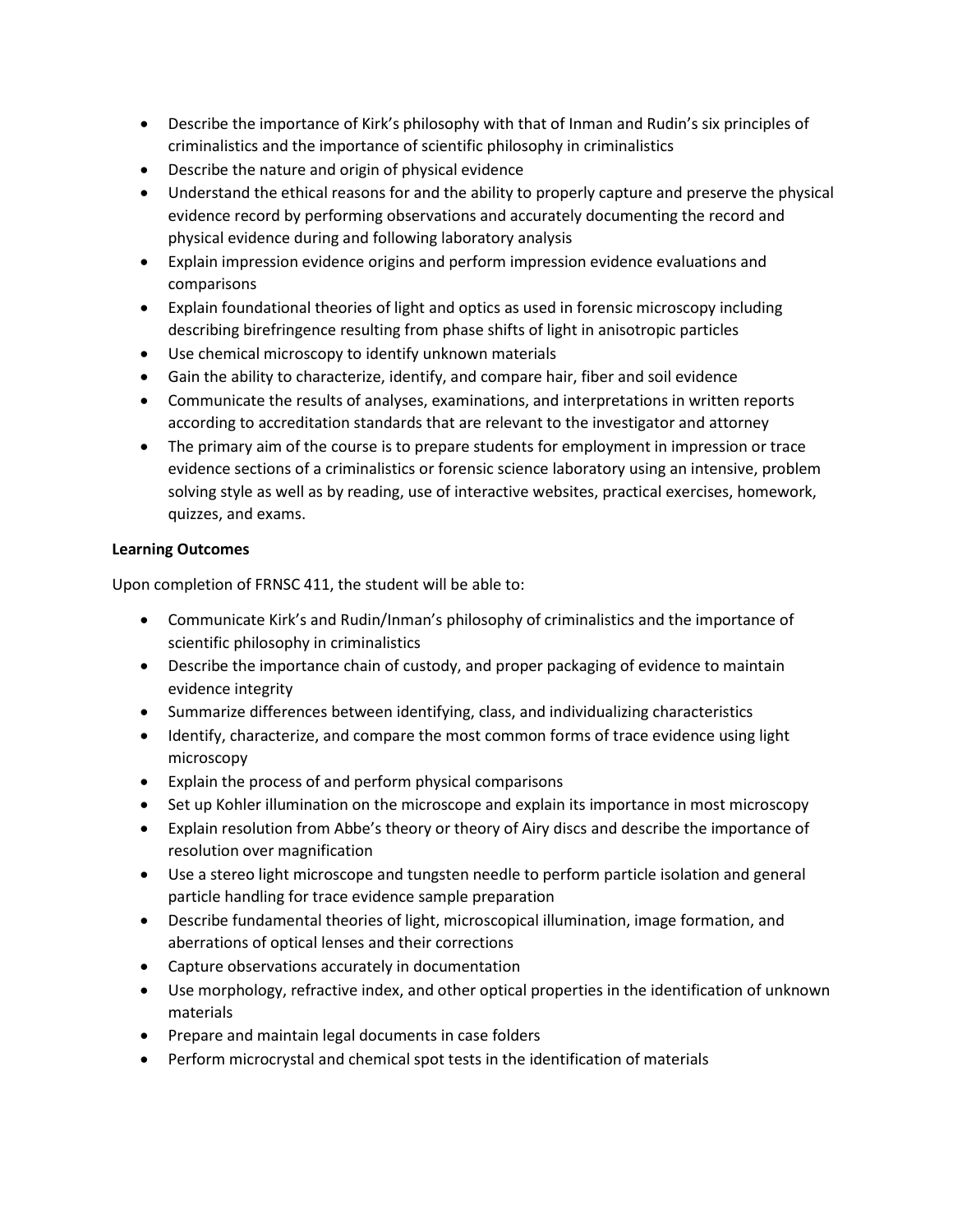# **Expectations**

The following summarizes the expectations for this course:

# *The Instructor will:*

- Provide clear and concise information on all assignments and assessment methods through weekly taped lectures and email correspondence
- Respond to queries within 24-48 hours via email
- Treat all students fairly and respectfully
- Do everything reasonably possible to facilitate learning
- Uphold the level of academic excellence expected of all Penn State faculty
- Conduct her/himself respectfully in online discussions and contribute constructive relevant knowledge

# *The Course Assistants will:*

- Respond to queries within 24-48 hours
- Treat all students fairly and respectfully
- Act as a liaison for the students and instructor for general requests and concerns
- Immediately contact the instructor if they are unable to adequately address a student's question or concern
- Conduct themselves respectfully in online discussions and contribute constructive relevant knowledge

# *The Students will:*

- Be actively engaged in the course by reading and using the required textbooks and online resources
- Read course material assigned before engaging in homework, quizzes, exams, or exercises
- Be actively engaged in the course by interacting with the instructor, CA, and online classmates (when permitted)
- Communicate to instructors and CA via Canvas email
- Ask questions and/or ask for help if they do not understand a concept/topic/assignment/directions
- Attend voice thread sessions
- Be expected to be proactive and take responsibility for their education by reading ahead of anticipated material
- Be expected to maintain the highest levels of academic integrity, honesty, ethical behavior, and honor throughout the course
- Be familiar with the University and ECoS academic integrity policy
- Be expected to complete and submit all assessments by the date specified by the instructor or course assistant(s)
- Be expected to immediately notify both the instructor and your course assistant via email and/or Canvas if an unavoidable emergency prevents the timely submission of an assignment or completion of an assessment. The instructor will determine what constitutes an unavoidable emergency.
- Understand that late, incomplete, or missing assignments and/or incompletion of assessments will adversely affect their grade
- Conduct themselves respectfully in online discussions and contribute constructive relevant knowledge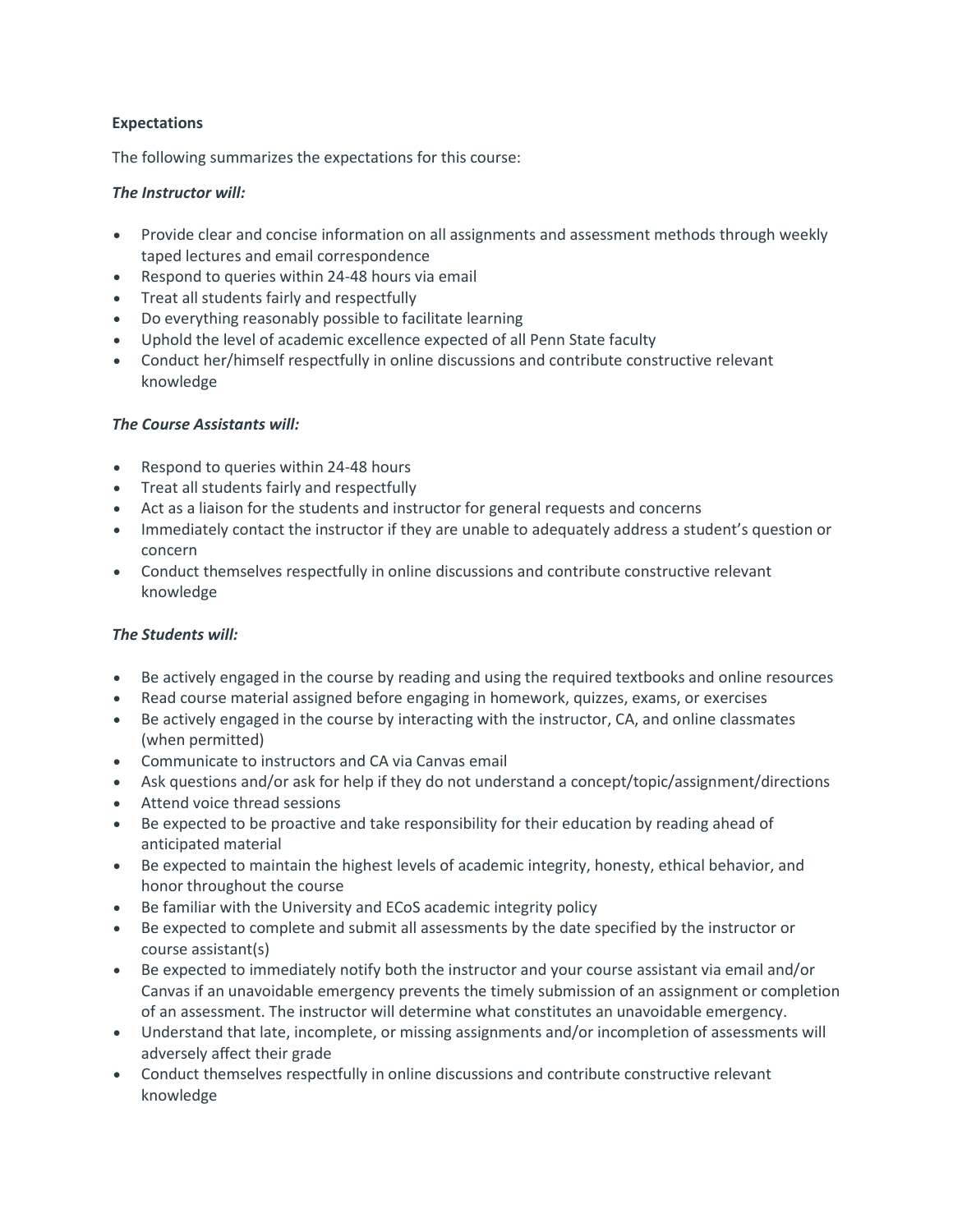- Be expected to complete quizzes and examinations **alone, individually, without assistance from other individuals or resources,** including notes, textbooks, electronic or digital or online resources, or other means of communication, etc.
- Be expected to submit her/his own work unless the instructor permits collaboration

# **Grading**

Standard PSU grading scheme. This table contains the minimum number of points a student must earn to achieve a particular letter grade in the class.

| Percent | Minimum Number of Points | Letter Grade |
|---------|--------------------------|--------------|
| 100     | 2530                     | A            |
| 93      | 2353                     | A            |
| 90      | 2277                     | $A -$        |
| 87      | 2201                     | $B+$         |
| 83      | 2100                     | B            |
| 80      | 2024                     | $B -$        |
| 77      | 1948                     | $C+$         |
| 70      | 1771                     | C            |
| 60      | 1518                     | D            |
| <60     | <1518                    | F            |

# **Midterm and Final Exams**

The midterm is worth 500 points and final is worth 500 points. *The final exam is cumulative.* Be sure to read the instructions provided for each exam before you begin.

# **Required Course Materials**

- McCrone WC, McCrone LB, Delly JG. Polarized Light Microscopy. Chicago: McCrone Research Institute, 1984.
- Bloss FD. Optical Crystallography, Washington, DC: Mineralogical Society of America, 1999.
- Delly J. Essentials of Polarized Light Microscopy. Westmont, Il: College of Microscopy, 2008. [http://www.jysco.com/archives/asbestos/PLM\\_reading\\_McCrone.pdf](http://www.jysco.com/archives/asbestos/PLM_reading_McCrone.pdf)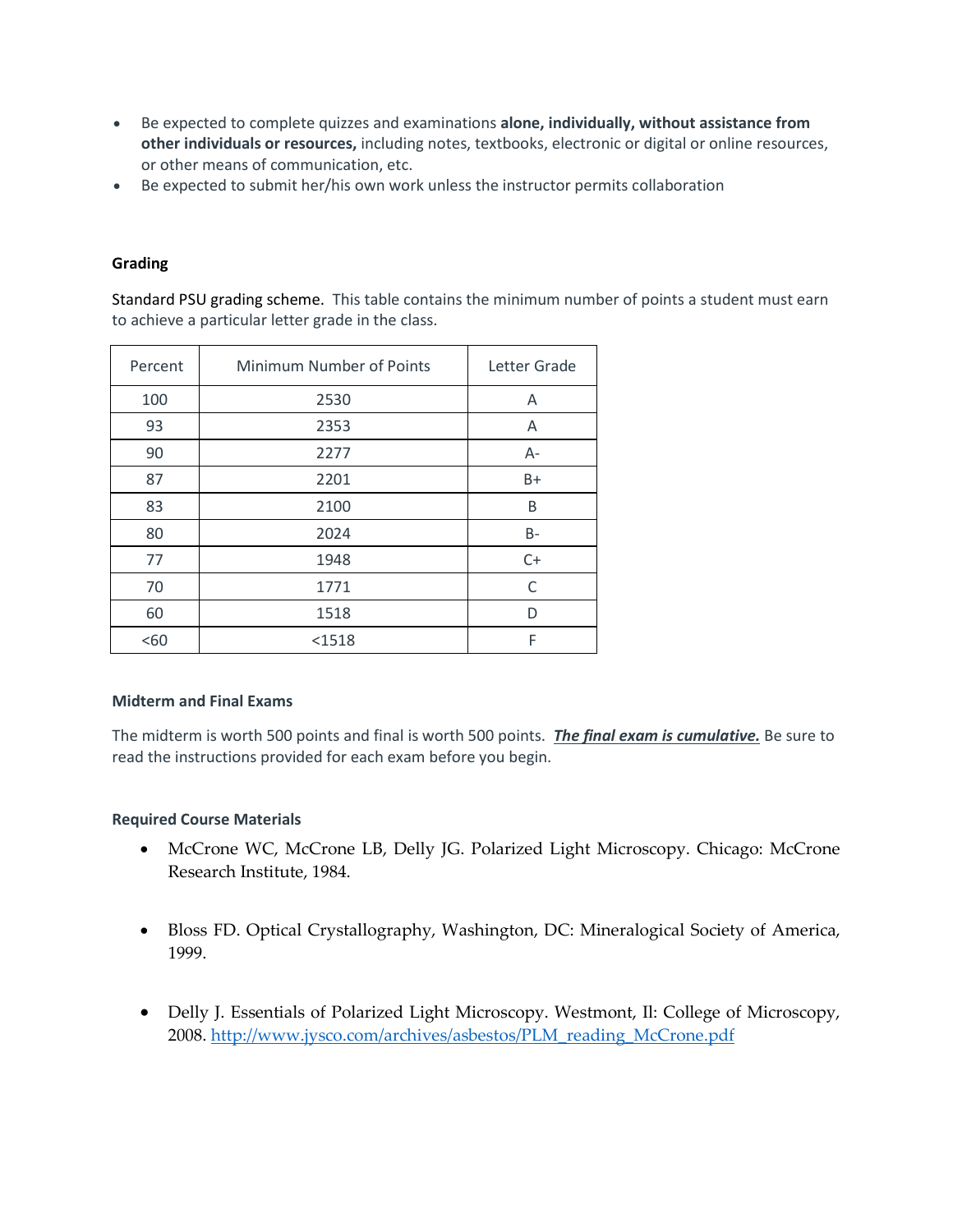- McRoberts A (editor), The Fingerprint Sourcebook, National Institute of Justice. https://www.ncjrs.gov/pdffiles1/nij/225320.pdf
- **Additional references will be provided by the instructor throughout the** Instructor provided reading and websites on CANVAS

# **Recommended Reading**

• Saferstein R, editor. Forensic Science Handbook:

Volume I. 2nd ed. Upper Saddle River: Prentice-Hall, 2002. Chapters 1, 4, 5, 7, and 11. Volume II. 2nd ed. Upper Saddle River: Pearson Education, Inc./Prentice-Hall, 2005. Chapters 1, 2, 5, 6, and 9.

# **Late Work Policy**

**Because the student has at least seven (7) days to complete homework, activities, and exercises, late submissions will not be accepted for full credit without PRIOR authorization from the Instructor.** Extensions may be granted for exigent circumstances if the instructor is informed ahead of time (documentation may be requested) and believes the extension is warranted. Not all circumstances may be considered exigent or worthy of delay by the instructor. Contact the instructor or your course assistant as soon as possible with any issues or concerns or if you have questions.

**If no authorization has been granted, late assignments (homework and exercises - NOT quizzes and exams) will have 20% taken from the final grade of the assignment for every 24 hours that passes from the due date**. For example:

• If the assignment is due at 11:59pm on Wednesday night and you submit it at noon on Thursday, you will have 20% taken off your final grade for the late assignment. If you earn 17/20 for that assignment, your grade will be lowered to 13/20.

**Improperly submitted homework and exercises will be considered late until they are resubmitted properly.** Your CA cannot grade what they cannot read. Email your CA to check for proper submission of your homework if you are concerned – give them *at least 24 hours* to respond. Some examples of improperly submitted work include:

- Blank or incomplete work on the assignment
- The wrong document was submitted
- Photos, copies, or scans of the document are too faint or illegible
- The assignment was emailed to a CA instead of uploaded to Canvas
- The work was cut and paste into a text box instead of submitted
- The document submitted is not a Word document or is in an un-openable or corrupted format

**If no authorization has been granted, quizzes and exams cannot be made up. You will receive a grade of zero** for missing quizzes and exams if you have not received prior approval from the instructor before the quiz or exam window closes.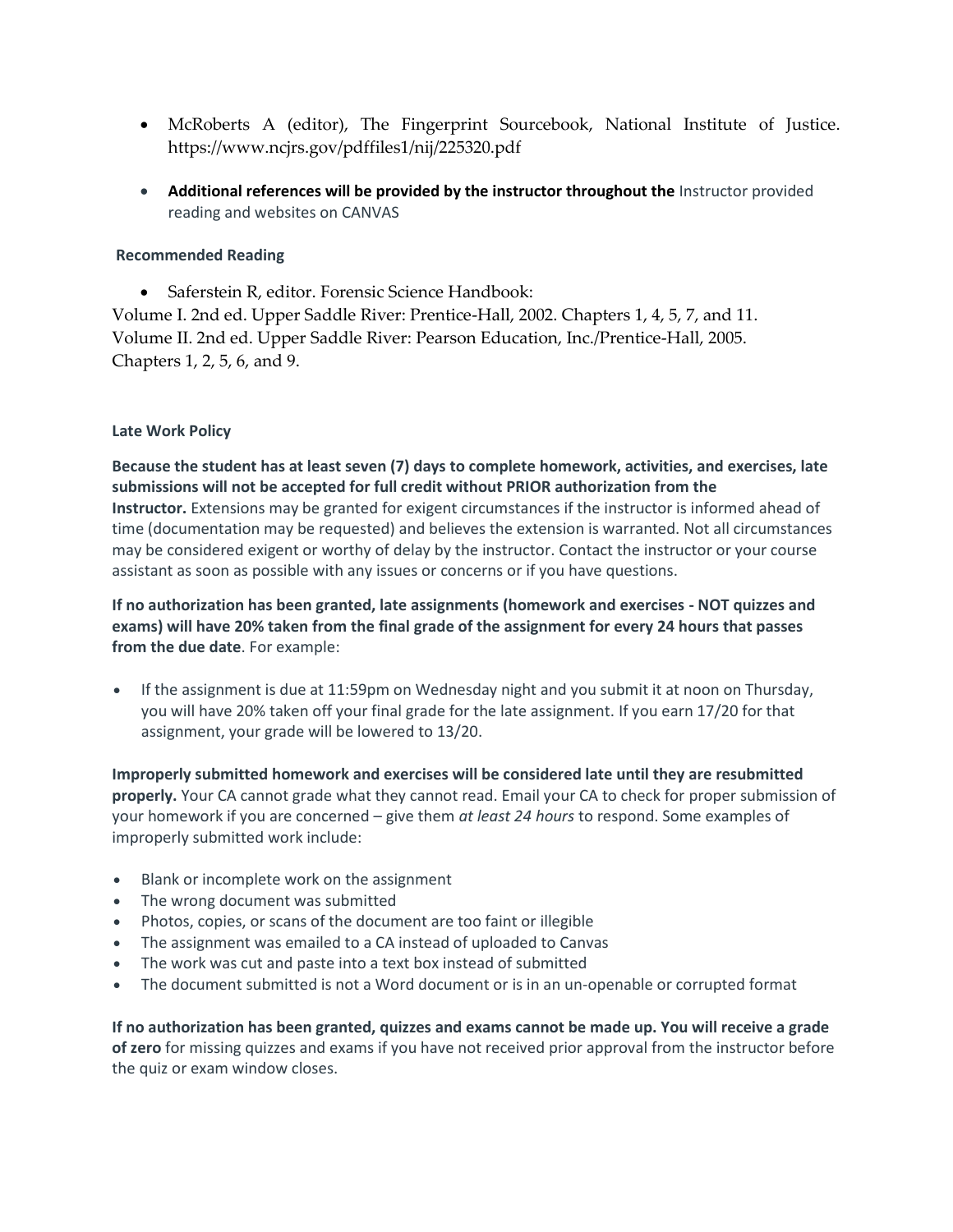#### **Attendance Policy**

Students are expected to attend every lecture and laboratory session on time (refer to University Faculty Senate Policy 42-27 Class Attendance for further information.) Recurrent attendance issues will result in deductions from the FINAL course score.

Three (3) unexcused absences: 10% deduction in FINAL score

Four (4) unexcused absences: 25% deduction in FINAL score

Five (5) unexcused absences: 40% deduction in FINAL score

Note: Two (2) late arrivals equal one (1) unexcused absence. Six (6) lates = 10% deduction!!

#### **Lab Safety Violations and Lack of Cleanliness**

Safety and cleanliness issues will incur penalties at the discretion of the instructor.

#### **DRESS, SAFETY, & HYGIENE**

Appropriate attire must be worn while in the laboratories, the cottages, and field. Dress, safety, and hygiene issues will incur penalties at the instructor's discretion; students may be dismissed from the lab.

Requirements include:

Trousers or long pants only.

Shorts, skirts, and dresses are prohibited.

Shirts must fully cover the upper torso (neck to below navel) and a portion of the upper arms.

No exposure of upper chest/arms — tank tops, unbuttoned button-down tops, low-cut/plunging halterneck, scoop-neck, and V-neck tops are prohibited.

No exposure of belly/midriff — tube tops and other short tops are prohibited.

Fully enclosed footwear only.

Sandals, flip-flops, and other open-toed shoes are prohibited.

High heels and other potentially unstable footwear are prohibited.

Very loose-fitting clothing, long hair, neckties, and jewelry may pose safety hazards. Plus tuck them or restrain them in some way.

Revealing or potentially offensive attire is prohibited.

You will be asked to leave with no right of return or use of course assistant time to make up for lab time missed for that day and exercise.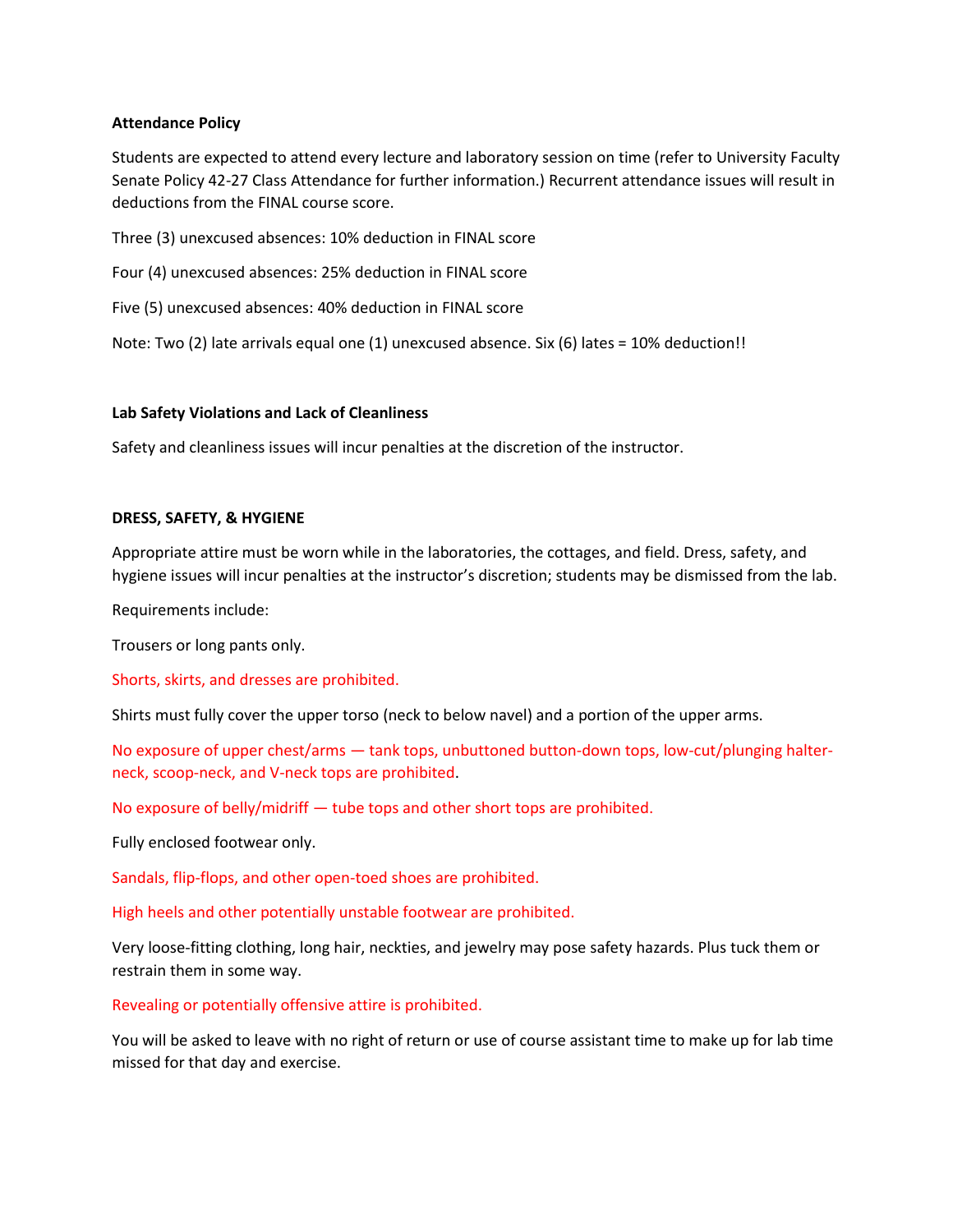Safety in the laboratory is very important. If you see something unsafe or someone performing an act that is unsafe - stop the student before they are injured. Inform the instructor immediately.

Part of the laboratory skills grade accounts for continuous safe acts in the laboratory.

Keeping your work areas clean is important as is the common areas. Points will be lost because of poor maintenance of the common areas including the floor around your work table.

#### **Course Calendar**

| Week           | <b>Date</b> | <b>Lecture Topic</b>                       | Reading                                                                                  | Laboratory                                                   | <b>Lab Due Dates</b>                                                      |
|----------------|-------------|--------------------------------------------|------------------------------------------------------------------------------------------|--------------------------------------------------------------|---------------------------------------------------------------------------|
| $\mathbf{1}$   | 27-AUG-2019 | Laboratory<br>Documentation<br>and Reports | Inman and<br><b>Rudin Chapters</b><br>$3$ and $6$                                        | Lab 10: Particles<br>(Introduction to<br>proper note taking) | Particles:<br><b>End of Class</b><br>29-AUG-2019                          |
|                |             |                                            | <b>Barnett</b><br>Chapter 6:<br><b>Ethical Issues-</b><br><b>Technical</b><br>Competence |                                                              | Particles<br>Complete<br>(Optional):<br>13-DEC-2019                       |
|                |             |                                            | <b>CAC Code of</b><br><b>Ethics</b>                                                      |                                                              |                                                                           |
|                | 29-AUG-2019 | Footwear<br>Impression<br>Evidence         | <b>Bodziak</b><br>Chapter 10                                                             | <b>Online FirearmsID</b>                                     |                                                                           |
| $\overline{2}$ | 03-SEP-2019 | Toolmarks/<br>Firearms                     | Petraco<br>Introduction<br>Vanderkolk<br>Chapter 8                                       | Lab 2: Toolmarks<br>Lab 1: Footwear<br>(home)                | Toolmarks:<br>Beginning of Lab<br>17-SEP-2019<br>Footwear:<br>24-SEP-2019 |
|                | 05-SEP-2019 | Firearms                                   |                                                                                          |                                                              |                                                                           |
| $\overline{3}$ | 10-SEP-2019 | Fingerprints                               | Chapter 3 and<br>9 of NIJ                                                                |                                                              |                                                                           |
|                | 12-SEP-2019 | Fingerprints                               |                                                                                          | Lab 3: Firearms<br>Lab 4: Fingerprints<br>(home)             | Firearms:<br>17-OCT-2019<br>Fingerprints:<br>08-OCT-2019                  |
| 4              | 17-SEP-2019 | Spot tests and<br>Microchemistry           | Announced on<br>Canvas<br>Instructor                                                     | Lab 5: Chemical<br>Microscopy                                | Chemical<br>Microscopy:<br>03-OCT-2019                                    |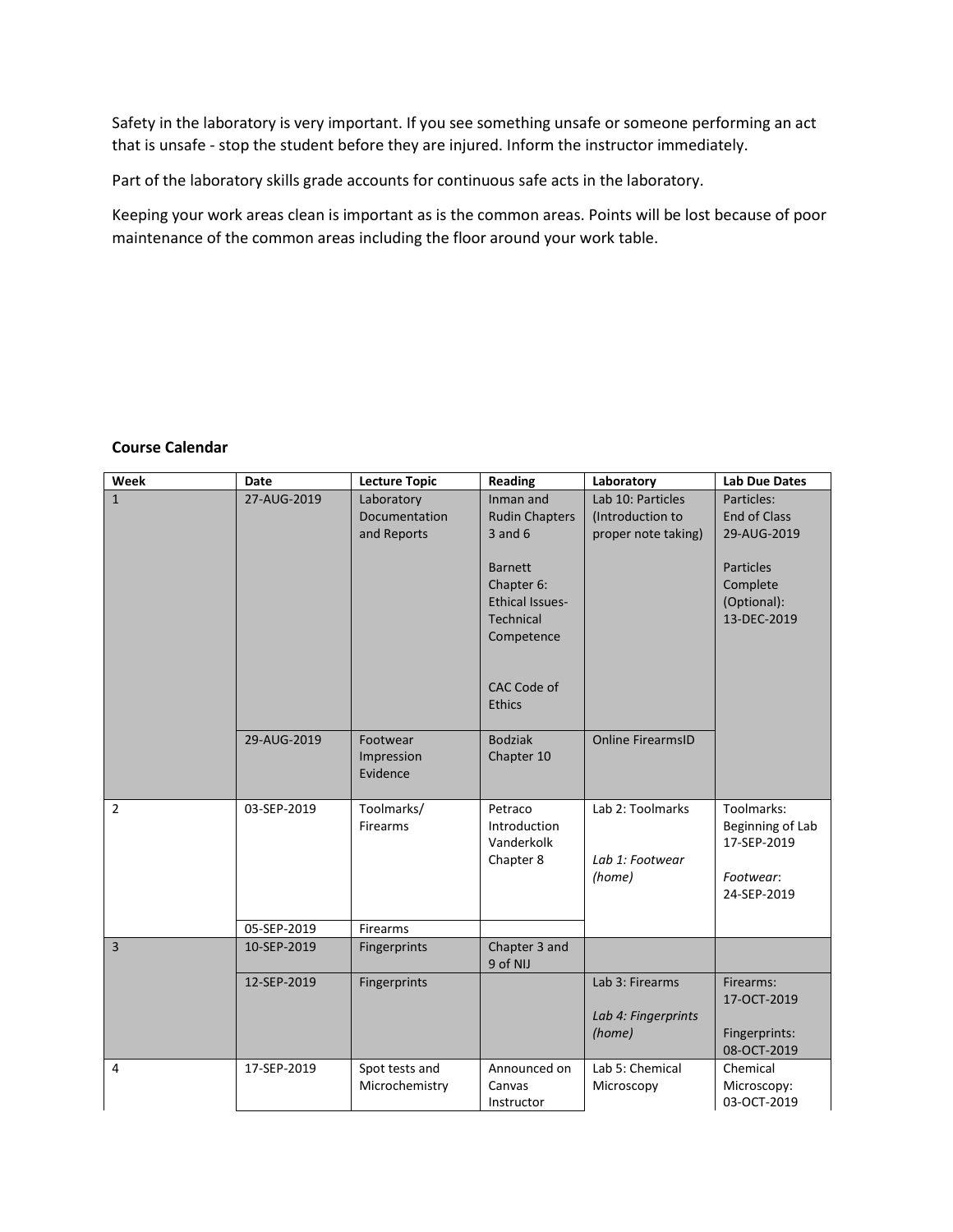|                |             |                                                                                            | Provided                                                   |                                                         |                                                                   |
|----------------|-------------|--------------------------------------------------------------------------------------------|------------------------------------------------------------|---------------------------------------------------------|-------------------------------------------------------------------|
|                | 19-SEP-2019 | Optics, Light, RI,<br><b>Becke Line</b>                                                    | <b>Bloss Chapters</b><br>$1 - 5$                           |                                                         |                                                                   |
| 5              | 24-SEP-2019 | Optics, Light, RI,<br>Köhler Illumination                                                  | <b>Bloss Chapters</b><br>$1-5$                             |                                                         |                                                                   |
|                | 26-SEP-2019 | Quiz 1                                                                                     | Saferstein<br>Chapter 4                                    |                                                         |                                                                   |
| 6              | 01-OCT-2019 | Glass Manufacture,<br>Classification,<br>Methods of<br><b>Analysis I</b>                   | <b>Bloss Chapter</b><br>6<br>De Forest 2001                |                                                         |                                                                   |
|                | 03-OCT-2019 | Glass Manufacture,<br>Classification,<br>Methods of<br>Analysis II, GRIM                   | <b>Bloss Chapter</b><br>7                                  |                                                         |                                                                   |
| $\overline{7}$ | 08-OCT-2019 | Crystallography,<br>Morphology,<br><b>Indicatrix</b>                                       | <b>Bloss Chapter</b><br>8                                  | Lab 6: Glass RI<br>(including Becke<br>Line and Relief) | Glass:<br><b>Beginning of lab</b><br>24-OCT-2019                  |
|                | 10-OCT-2019 | Interference of<br>Polychromatic<br>Light,<br>Birefringence,<br>Retardation,<br>Extinction |                                                            |                                                         |                                                                   |
| 8              | 15-OCT-2019 | <b>Uniaxial Crystals</b>                                                                   | Announced on<br>Canvas<br>Bloss,<br>Instructor<br>Provided |                                                         |                                                                   |
|                | 17-OCT-2019 | Conoscopy:<br><b>Uniaxial Crystals</b>                                                     | Announced on<br>Canvas<br>Bloss,<br>Instructor<br>Provided | Midterm                                                 |                                                                   |
| 9              | 22-OCT-2019 | <b>Biaxial Crystals</b>                                                                    | <b>Bloss Chapter</b><br>10                                 |                                                         |                                                                   |
|                | 24-OCT-2019 | Conoscopy: Biaxial<br>Crystals                                                             | <b>Bloss Chapter</b><br>11                                 | Lab 7: Köhler/<br><b>Optical Properties</b>             | Köhler/ Optical<br>Properties:<br>Beginning of Lab<br>07-NOV-2019 |
| 10             | 29-OCT-2019 | Hair Microscopy                                                                            | Saferstein<br>Chapter 7                                    |                                                         |                                                                   |
|                | 31-OCT-2019 | Hair Microscopy                                                                            | Announced on<br>Canvas<br>Instructor<br>Provided           |                                                         |                                                                   |
| 11             | 05-NOV-2019 | Natural and<br><b>Synthetic Fibers</b>                                                     | Robertson<br>Chapter 1                                     |                                                         |                                                                   |
|                | 07-NOV-2019 | Natural and<br>Synthetic Fibers                                                            |                                                            | Lab 8: Human Hair<br>Comparison                         | Hair:<br><b>Beginning of Lab</b><br>03-DEC-2019                   |
| 12             | 12-NOV-2019 | Transfer and<br>Persistence                                                                | Robertson<br>Chapter 5                                     |                                                         |                                                                   |
|                | 14-NOV-2019 | QUIZ <sub>2</sub>                                                                          |                                                            |                                                         |                                                                   |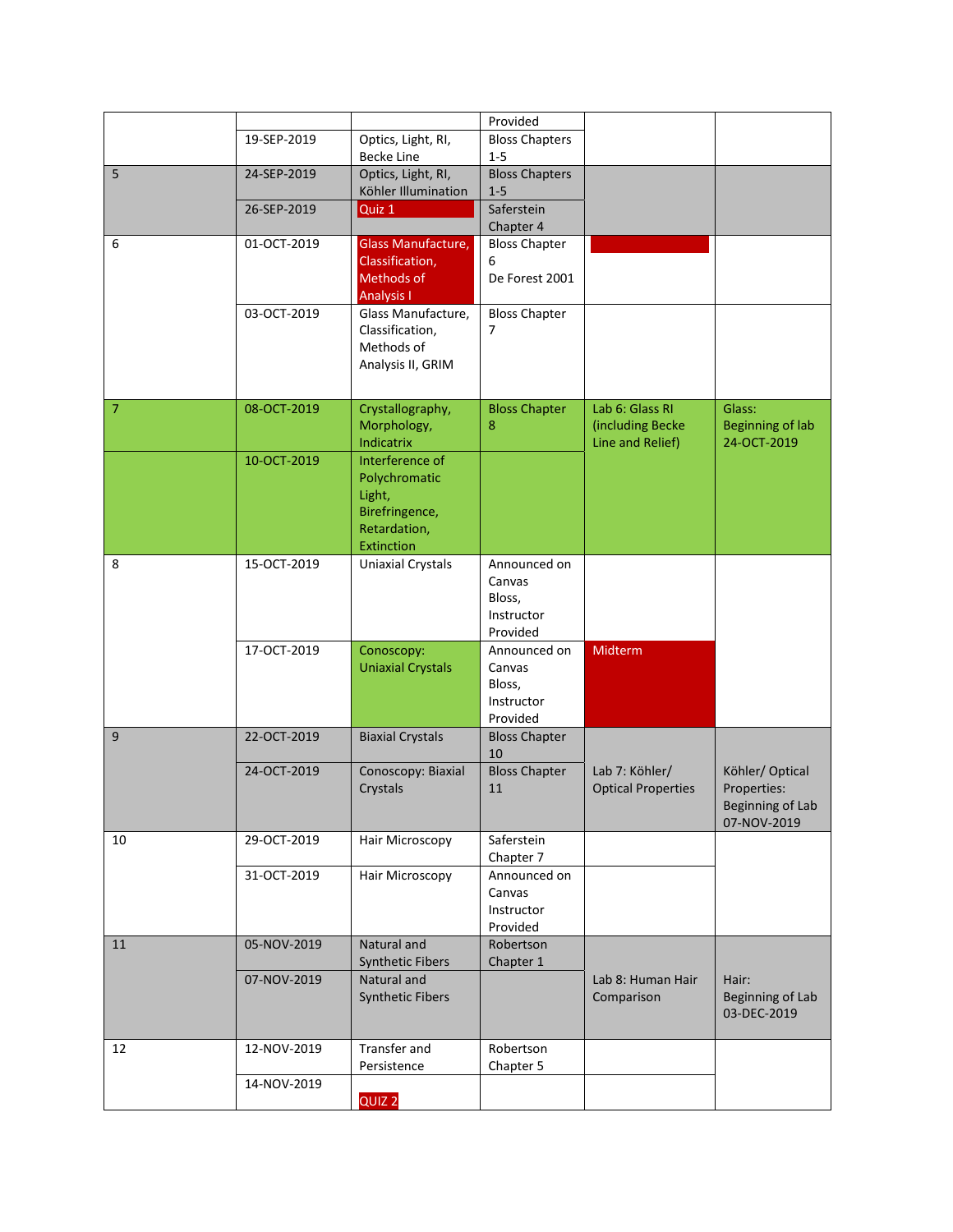| 13 | 19-NOV-2019 | Introduction to<br>Geology and Soil<br>Formation             | Mute Witness:<br>Hopen                           |                            |                                    |
|----|-------------|--------------------------------------------------------------|--------------------------------------------------|----------------------------|------------------------------------|
|    | 21-NOV-2019 | <b>SEM-EDS Part 1</b>                                        | Announced on<br>Canvas<br>Instructor<br>Provided |                            |                                    |
|    |             | 23-NOV-2019 TO 01-DEC-2019: NO CLASS- HAPPY THANKSGIVING     |                                                  |                            |                                    |
| 14 | 03-DEC-2019 | SEM-EDS Part 2                                               |                                                  | Lab 9: Fiber<br>Comparison | Fibers:<br>12-DEC-2019<br>1800 hrs |
|    | 05-DEC-2019 | <b>Gunshot Residue-</b><br>pGSR                              | Schwoeble<br>Chapters 1-3                        |                            |                                    |
| 15 | 10-DEC-2019 | <b>Evidence Collection</b><br>Methods                        | Announced on<br>Canvas<br>Instructor<br>Provided |                            |                                    |
|    | 12-DEC-2019 | <b>Forensic Case</b><br><b>Examples of Trace</b><br>Evidence |                                                  |                            |                                    |
|    |             | <b>FINAL EXAM</b>                                            |                                                  |                            |                                    |

# **Unless otherwise stated, LABS are due at 1800 hrs.**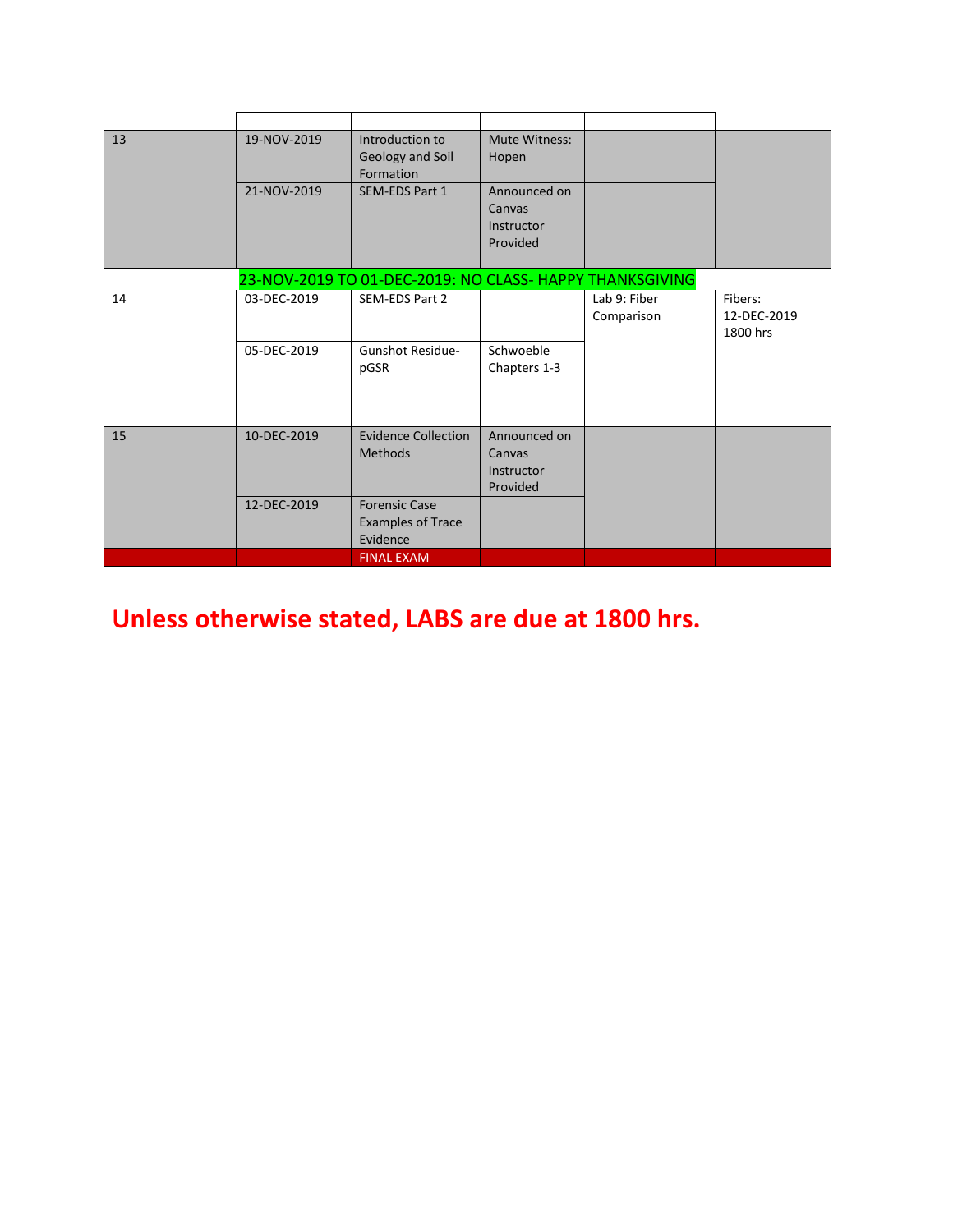# **Assignment of Points**

| <b>Activity/ Laboratory</b>                       | <b>Points</b> | Approximate<br>Percentage |
|---------------------------------------------------|---------------|---------------------------|
| Assigned Reading Questions 14 @ 20 points<br>each | 280           | 11%                       |
| Midterm                                           | 500           | 20%                       |
| Final Exam                                        | 500           | 20%                       |
| Quiz 1                                            | 150           | 6%                        |
| Quiz 2                                            | 150           | 6%                        |
| Laboratory 1: Toolmarks                           | 100           | 4%                        |
| Laboratory 2: Shoeprints                          | 100           | 4%                        |
| Laboratory 3: Fingerprints                        | 100           | 4%                        |
| Laboratory 4: Firearms                            | 100           | 4%                        |
| Laboratory 5: Chemical Microscopy                 | 100           | 4%                        |
| Laboratory 6: Glass Refractive Index              | 100           | 4%                        |
| Laboratory 7: Köhler/ Optical Properties          | 100           | 4%                        |
| Practical Exam 7b: Köhler Exam                    | 50            | 2%                        |
| Laboratory 8: Human Hair Comparison               | 100           | 4%                        |